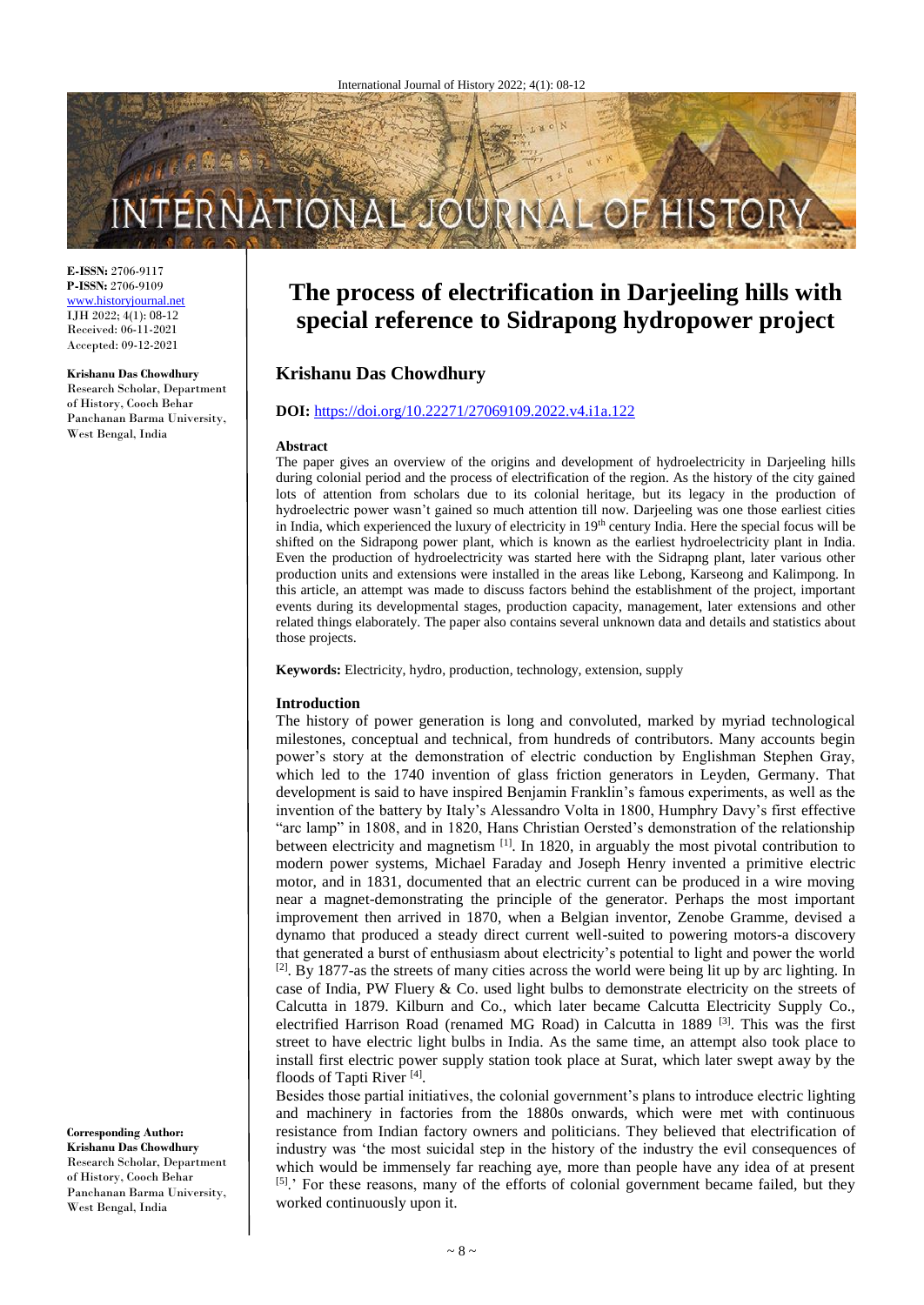In the present day, it is one of the most popular sources of energy. So, two types of hydroelectricity projects are generally set up all over the world. The first one is, Run-ofthe-river systems, where the force of the river's current applies pressure on a turbine. The facilities may have a weir in the water course to divert water flow to hydro turbines and Storage systems, where water accumulates in reservoirs created by dams on streams and rivers and is released through hydro turbines as needed to generate electricity. In India, at the earlier stages the second method followed largely. As Darieeling was one of the most attractive destination for the British aristocrats and situated in an ideal place to test the potentiality of hydroelectric in India, got the opportunity to install first hydroelectric power plant in India.

After the treaty of Sagauli (1816), the presence of the British officials was increased in the region of North Bengal due to political as well as military purpose. By this treaty, Nepalese ceded the 4000 sq miles of territory to the East India Company, which in turn by a treaty signed at Titaliya (1817), was handed over to the Rajah of Sikkim due to some specific reasons [6]. But the friendly relation between Raja of Sikkim and British East India Company became worse soon. As officials like J.C. Grant, General Lloyd visited the region regularly due to negotiate with the king. They impressed with the geographical importance and pleasant climate of this region and submitted official reports to develop the region, especially Darjeeling as a Sanatorium. Soon Company also realized the future possibilities of Darjeeling hill and appointed General Lloyd to negotiate with the Rajah for reacquiring the place. As their efforts became successful when in 1835, Rajah of Sikkim signed a treaty and gifted a portion of Darjeeling hills in exchange of Rs.3000/- per year. From then Darjeeling developed as a Sanatorium, but soon the British administrators realized the econonic possibilities of this region. The Anglo-Sikkim conflict (1850) and Anglo-Bhutan war (1864) increased strategic importance of the region from military point of view. From 1860's the plantation agriculture also (tea, cinchona, orange) commercially introduced here, which changed economic scenario of Darjeeling <sup>[7]</sup>. Besides this, due to its pleasant climate the place became very much popular among British officials and Indian Zamindars, so they utilized the city as a Summer Capital. Several branches of government organizations, Rest houses of Viceroys and other high officials, summer palaces of Indian Zamindars and wealthy merchants were constructed in Darjeeling from 1880's. So, colonial government took very much interest to develop the basic infrastructure and luxury arrangements in the city.

Due to geographical advantages, Darjeeling and its adjoining areas were very much suitable to establish a hydroelectric power plant in this region. Natural slopes of the hills and several Pahari Jhoras made the place more ideal for it. At the same time, the growing demand of electricity among the rich businessman and British officials also influenced the authorities to think about it. As a result, Darjeeling Municipality started to discuss on that matter with the higher officials of the government. Mr. R. T. Greer, the chairman of Darjeeling Municipality, sent a proposal to the higher authorities to form a 500KW hydroelectric power plant in this area. British government also realized the necessities of that kind of project soon and gave primary clearance to form India's first hydroelectric plant here. After receiving the initial clearance, the authorities of Darjeeling

Municipality started to survey various lands adjoining with the town for the proposed project. Even there were a number of places shortlisted which were suitable for the project, Sidrapong was selected finally [8]. The place, situated in the lower portion of Arya Tea Estate, had a natural slope with a couple of Pahari Jhoras. According to the experts, among those Jhoras, Barbati Khola (from the sides of Ghoom and Barbatia), Lower Hospital Khola (from the sides of Happy Valley and Singtam) and Kotowali Khola (from the sides of Kotowali Thana and Burdwan Palaace) will able to serve necessary water for this project. After selecting Sidrapong as the perfect place to form the power project, Drajeeling Municipality decided to take over the land to start the construction works soon. But Bijay Chad Mehtab, the Maharaja of Burdwan, owned the land and he already constructed a pleasure palace here. Even Maharaja wasn't ready to hand over the property to government at initial stage, but soon he realized the importance of this project and gifted it to Municipality<sup>[9]</sup>.

The exact spot of the Power Station and Hydraulic Works are presently situated at the foot of the Sidrapong spur which is roughly 4 miles below the Railway Station and about 3,500 feet above sea-level. On the other hand, with the special initiative of R. T. Greer, provincial government also granted a loan of rupees one lakh to Darjeeling Municipality for the project. So, the work for the installation of the power station started immediately and Messrs. Kilburn and Co. got the responsibility to complete the project within one year. The company had to import all essential machines and turbines from Britain. It was not easy to erect a hydro power plant in the region like Darjeeling in those days, when there being no proper road communication system existed. So all equipment, machinery and turbines had to be transported manually; which was a Herculean task, inconceivable in the still in present day. Even after such difficulties, Messrs Kilburn & Co. completed the work within the scheduled time period. Finally on 10th February, 1897, Mr. C. C. Stevens, then acting Lieutenant Governor of Bengal, inaugurated the project <sup>[10]</sup>. This began the functioning of the Sidrapong Hydel-Power Station, the first Hydel Power station in India. It is a noteworthy fact that the first power utility run on commercial basis for use of general public in India was developed in public sector under state patronage. This station was soon taken over by the Municipality and added to considerably from time to time. In the first phase, the plant consisted of two 65KW Crompton-Brunton single phase, 2300 volt 83.3 Hz alternators coupled with two Gunther's turbines. The water which works the turbines is collected in two reservoirs, among them, the first was built in 1897 measures 112'x47'x13' and contains 68,432 cubic feet water. It is a noteworthy fact that the first power utility run on a commercial basis for the use of the general public in India was developed by the public sector under state patronage. Even loan of 1 lakh was sanctioned in the initial stage, but the total cost of the project reached up to Rs.1,20,000/- till the end. The power plant started to serve electricity commercially to the Darjeeling town from the end of the year of  $1897$ <sup>[11]</sup>. According to Dadhiram, whose predecessors worked in the project for four generations, 'On the day, People were very excited to see how the light will glow. For many, making electricity out of the water was nothing short of magic. The town was filled with people from all over the tea gardens, up to the Shrubbery Ground.'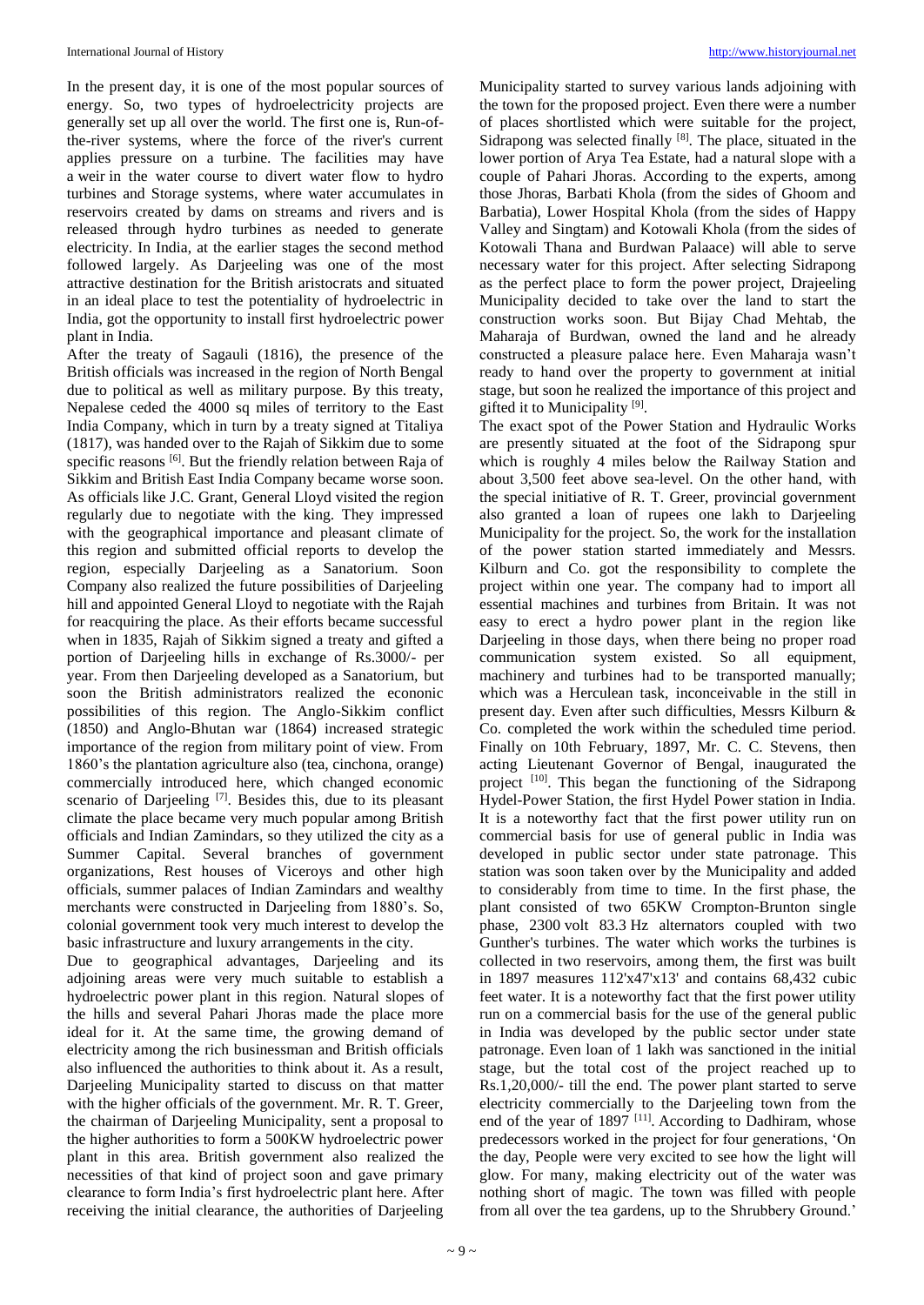He also said 'in the evening when daylight was dying out, the Power House started the Electricity supply. Everyone jumped in happiness, some became emotional, and some events crying at such an out-of-the-world events. Some described it as stars, while others even they described to others sang songs like the famous Darjeeling Sahar Batti ko Lahar Baikunda Jhasto cha <a>[12]</a>.' At first the government offices, residential houses of wealthy Indians and British officials got the connections. Among them Burdwan Palace, Shrubbery Ground (Nightingale Park at present), Lad Shab (Governor House at Present), Mall Road, Jail, Thana, Hospital, VIP Cottages were noticeable. After that Darieeling Municipality decide to lighten the prominent roads (Mall Road) of the town [13]. Thee street lighting distribution was carried out with wires on A.B poles and ordinary insulators. There were 200 16 HP lamps in waterproof fittings on galvanised brackets, spaced about every 200 meter for main thoroughfares [14].

Even the plant got initial success in power generation and supply, the original plant buried in the great slips which occurred in September, 1899. The town was in consequence plunged in total darkness for a period of two months during which repairs were being effected. As the plant became totally inactive, the government took it as a serious issue and soon the whole project revived in its previous condition. Till the first of 20<sup>th</sup> century, the hydro-electric power plant wasn't operated in profit by the Darjeeling Municipality. In 1905, The Electrical Review stated that in the period of soon after its installation in 1897, the Sidrapong plant in Darjeeling was operating at a loss. The annual municipal report for 1903-04 shows that the experience of the municipality in its electric lighting has not been a happy one. The installation, which cost Rs.1,60,000/- (or rather over £10,600) five or six years ago, has been worked at a loss throughout, while during the last financial year, another loan of Rs.60,000/- had to be raised in order to prevent the head works at Sidrapong slipping down the hillside [15]. Still the government showcased the success of the project in case of its electricity production and use it as a model to develop later plants in various parts of India. High officials of the project invited many prominent educational institutions to share their experience with the students. While making a case for domestic electrification in a lecture at the Civil Engineering College in Sibpur in March 1900, John Willoughby Meares, then Engineer-in-charge of the Sidrapong Hydroelectric Project in Darjeeling and, later in his career, the Electrical Adviser to the Government of India; emphasised how greater use of electricity was beneficial to both consumers and electricity suppliers [16]. He asserted that since any excess electricity produced by an electricity generating plant could not be stored, plants could be run more efficiently in case of maximum demand and maximum output.

But soon the demands of electricity increased in Darjeeling town with the growing population. The demand increased

such a stage that Municipality decided to upgrade the production capacity of the project. So another reservoir was constructed in 1905, which has the following dimensions-209'x59'x13' and contains water of 160,303 cb. ft. The total storage capacity of these two tanks thus reached 228,735 cb. ft., which was just sufficient to run a 100 H. P. set for about 15 hours. With this extended water storage capacity, another 135KW turbine also installed here which fulfilled the increasing demand of the town. Again in 1909, government decided to increase the power generation capacity of the plant as they installed another 135KW turbine at Sidrapong. As a result of such extensions the project soon became a commercially profitable organization of Darjeeling Municipality. With all this power generated, the plant at Sidrapong, was found again incapable of meeting the growing demands of the town and the two cantonments. As the place being too small a new power house was built in 1916 at a higher location, now known as Jubilee Power House. In this way, the total capacity of the station grew from 130KW in 1897 to 1000KW  $^{[17]}$ . But owing to the limited supply of water, the generation could not be increased to match the growing demand of the town and of neighboring tea gardens to run their factories. Various schemes were prepared to install larger power station elsewhere.

To solve the problem, His Excellency Lord Carmichael was accordingly invited on July, 24th, 1914, to visit the Power Station in connection with the new scheme. It was a plan of Municipality to extend the project again and for the supply of electricity to the Lebong and Jalapahar Cantonments, where estimated cost was Rs.1,70,000/-. The above scheme, however formulated by the late Mr. G. P. Robertson, Municipal Engineer, while out on survey in this connection was drowned in the Great Rangneet river [18]. He focused on the problem with full consideration of a much larger scheme by which the needs of the tea gardens throughout the district right down to Dam Dim (Jalpaiguri, Duars) on the east and Nuxalbarie (Siliguri district) on the west, including the town of Siliguri, could be fully met. With this end in view Mr. Stonebridge, whose services were specially engaged, had been touring the Tista Valley the whole of the winter of 1914-15 and had lately submitted proposals and plans for the first of the four proposed stations, *viz*., the erection of one at the junction of the Little and Great Rangneet rivers just near the Tukvar Tea Estate at an estimated expenditure of Rs.3,50,000/- $^{[19]}$ . As the whole scheme was so extensive a one it follows that a number of years must elapse before it can be carried out in its entirety. However, British officials knew well when proposed project will completed, tea gardens, which now depend upon the forest for their fuel supplies, will have a clean and economical motive power at command which should materially reduce the working expenses and consequent cost of production, and, it is to be hoped, the market value of the manufactured article Tea.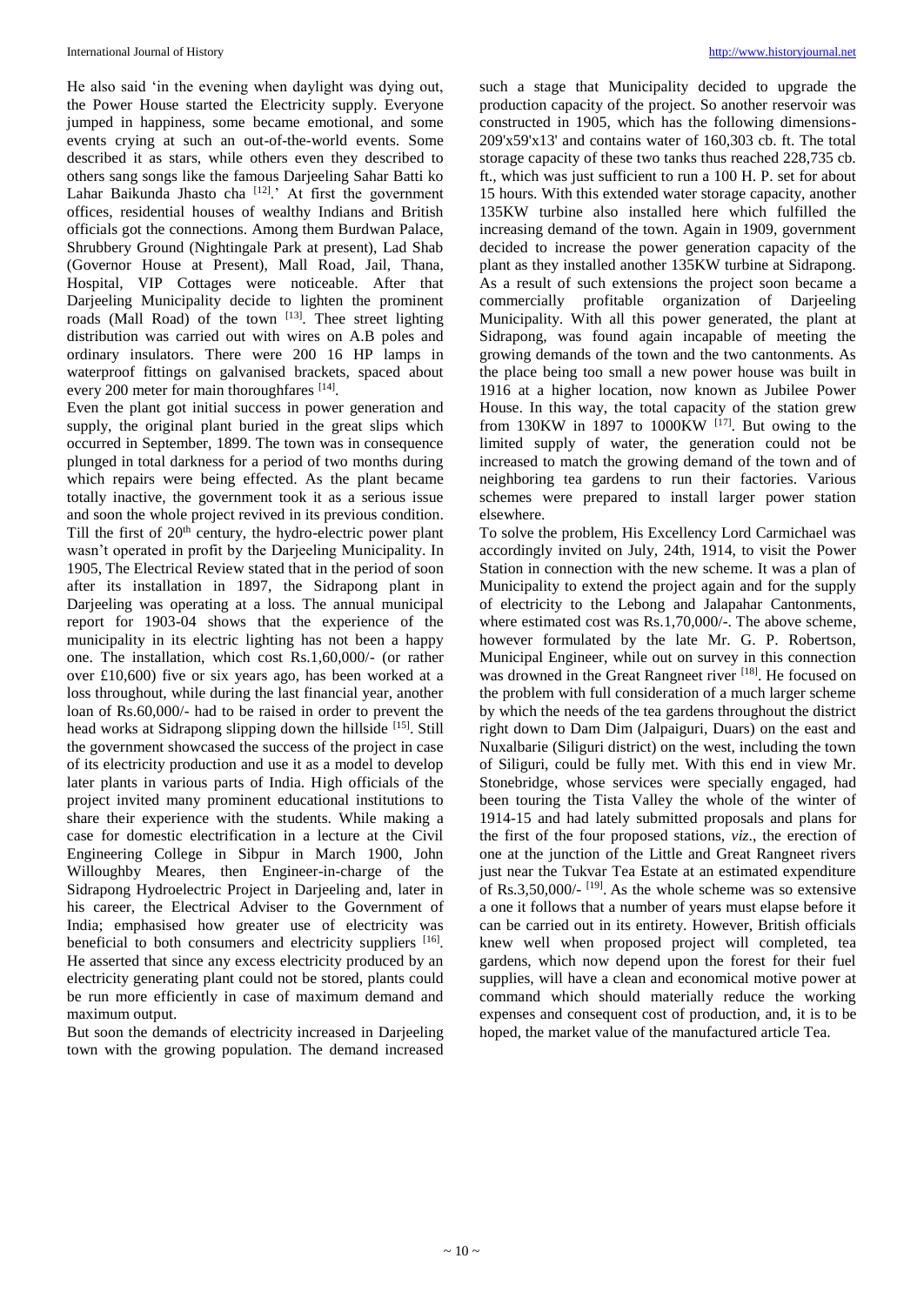|                                                            | <b>Darjeeling Municipality</b><br>(Agent Messrs & Co.) | <b>Kurseong Hydroelectricity (Managing)</b><br>Goenka & Co.) |
|------------------------------------------------------------|--------------------------------------------------------|--------------------------------------------------------------|
| Installed capacity (Killowats)                             | 1.960                                                  | 400                                                          |
| Minimum continuous power, April (Killowats)                | 680                                                    | 30                                                           |
| Peak loads so far handled (Killowats)                      | 1.506                                                  | 140                                                          |
| Total units sold, 1943-44                                  | 3.246,000                                              | 202,764                                                      |
| Ditto, 1944-45                                             | 5,191,000                                              |                                                              |
| Non-industrial units sold, 1943-44                         | 2,148,000                                              | 163.524                                                      |
| Ditto, 1944-45                                             | 3,431,000                                              |                                                              |
| Population, 1943-44                                        | 50,000                                                 | 15,000                                                       |
| Net rates charged, annas per unit lighting (including tax) | 4                                                      | 6                                                            |
| Heating $(1st 100 units per month)$                        | .75                                                    | .75                                                          |
| Heating (over 100 units)                                   | .50                                                    | .50                                                          |
| Power Average                                              | .875                                                   |                                                              |

**Table 1:** Here a list of the detail statistics of Darjeeling and Kalimpong power project given below

*Source***:** Dash, Arthur Jules, Bengal District Gazetteers: Darjeeling, p-151

Although the production of electric power was only a small scale in Darjeeling district in the first decades of 19<sup>th</sup> century, but soon it achieved remarkable success in this field for its possession of abundant easily developable water power. In addition to the hydroelectric plant in Sidrapong, the Municipality had its own a peak load and standby diesel eclectic generating station of 200 killowats near Lebong. Later another similar power generation plant was set up at Kalimpong also. The total cost of the installation was 3.5 Lakhs and it also became commercially successful soon [20]. On the other hand, water power, after critical investigation, was rejected as a means of generating power at Kalimpong and oil driven generating machinery was installed in 1938 by the Kalimpong Eleetro' Supply Co. Ltd. (managing Agents Messrs. H. K. Banerjee & Sons, Narayanganj) with an issued and subscribed capital of 3 Lakhs. Originally the power unit consisted of two 40KW sets but soon these were found insufficient. Then in 1943, a third generator of  $140KW$  capacity was installed  $[21]$ . In addition to these three stations mentioned above, many tea gardens had their own electric generating plants powered either by water or oil engines. Those were used both for lighting and for driving factory machinery. The installations were expected to cope with normal expansion of the town for the next few years.

The war has, however, compelled a recast of the above scheme, necessitating an addition only to the existing plant, which will generate just half as much again as the present out-put. This project would have been completed early in 1916, but the first set of machinery ordered for the project were submerged in deep blue sea, due to the enemy attack on its journey. The second set was in full working order by the end of October,  $1916$ <sup>[22]</sup>. In the meantime the demand for power grew rapidly. The old engine phase system of Sidrapong being outdated, unsuitable for a modern supply system and wasteful, the Municipal Commissioners resolved in meeting held on  $9<sup>th</sup>$  June, 1931 to replace all the old machines and recondition the system of supply from singlephase 83 Hz to third-phase 50 Hz. In 1931, in place of 7 old machines in single-phase system with a total capacity of 1000 KW, five 200 KW units in the new 3 phase system were installed, of which one at the Lower Power House. Since water was found insufficient to run 4 sets of 200 KW set each in the present power house, one 200 KW set was later in 1942 shifted to a still lower location at Singtam Power Station, which may be called third stage of Sidrapong since it runs in tandem with Sidrapong Power House utilizing the discharge water from its tailrace. Till

Independence, therefore, consists of 3 sets of 200KW turbines installed at Sidrapong Power House besides one DC Hydel Generation set of 20KW for auxulary power [23]. In 1947, the average income of the Municipality was about Rs.6, 50,000 from rates and taxes, markets and slaughter houses, rents of lands and buildings, hydroelectric receipts and other sources, while the expenditure was the same [24]. After Independence, Darjeeling municipality looked over the project till 1978, until West Bengal State Board of Electricity, took over the power station as they engrossed Darjeeling Electric Supply undertaking, on January 30 the same year. Sidrapong PowerStation was about to reach a century mark of providing electricity when it was heavily damaged by a landslide in 1980s. This led to the closing of the antique power station for almost decade. The number of workers at the power plant dwindled and the machinery fell into disrepair. During the Gorkhaland political agitation, the local residents struggled to preserve the station from rival groups. The central government and the WBSEB revived the power station in 1997 to mark its centenary. In a special ceremony, the station was accorded cultural heritage status by the central government, with a pledge to revive the power plant  $^{[25]}$ . However, efforts at repairing the plant and restarting operations languished for 6 years owing to persistent technical problems and lack of attention from state authorities. The residents of the towns of Sidrapong, Risheehat, Arya and Bloomfield formed a committee on 2003 to revive and resuscitate the historic and monumental hydel project. This followed by GTA receiving Rs.8 Cr from the central government for the renovation of his historic monument in 2014. Currently, only one unit is functioning to generate electricity out of the three installed turbines.

#### **Reference**

- 1. Breeze, Paul, Hydropower, Academic Press, Chennai, 2018, p-4.
- 2. Ibid, p-4.
- 3. Karambelkar, Surabhi, Hydropower Development in India: The Legal-Economic Design to Fuel growth, Natural Resourses Journal. 2017;57(2):361
- 4. Ibid, p-61.<br>5. Gopalakris
- 5. Gopalakrishnan, Mukuteswara, Hydro Energy Sector in India: The Past, Present and Future Challenges, Proceedings of Indian National Scieence Academy. 2015 August; 81(4):18.
- 6. Hunter WW. A Statistical Account of Bengal: